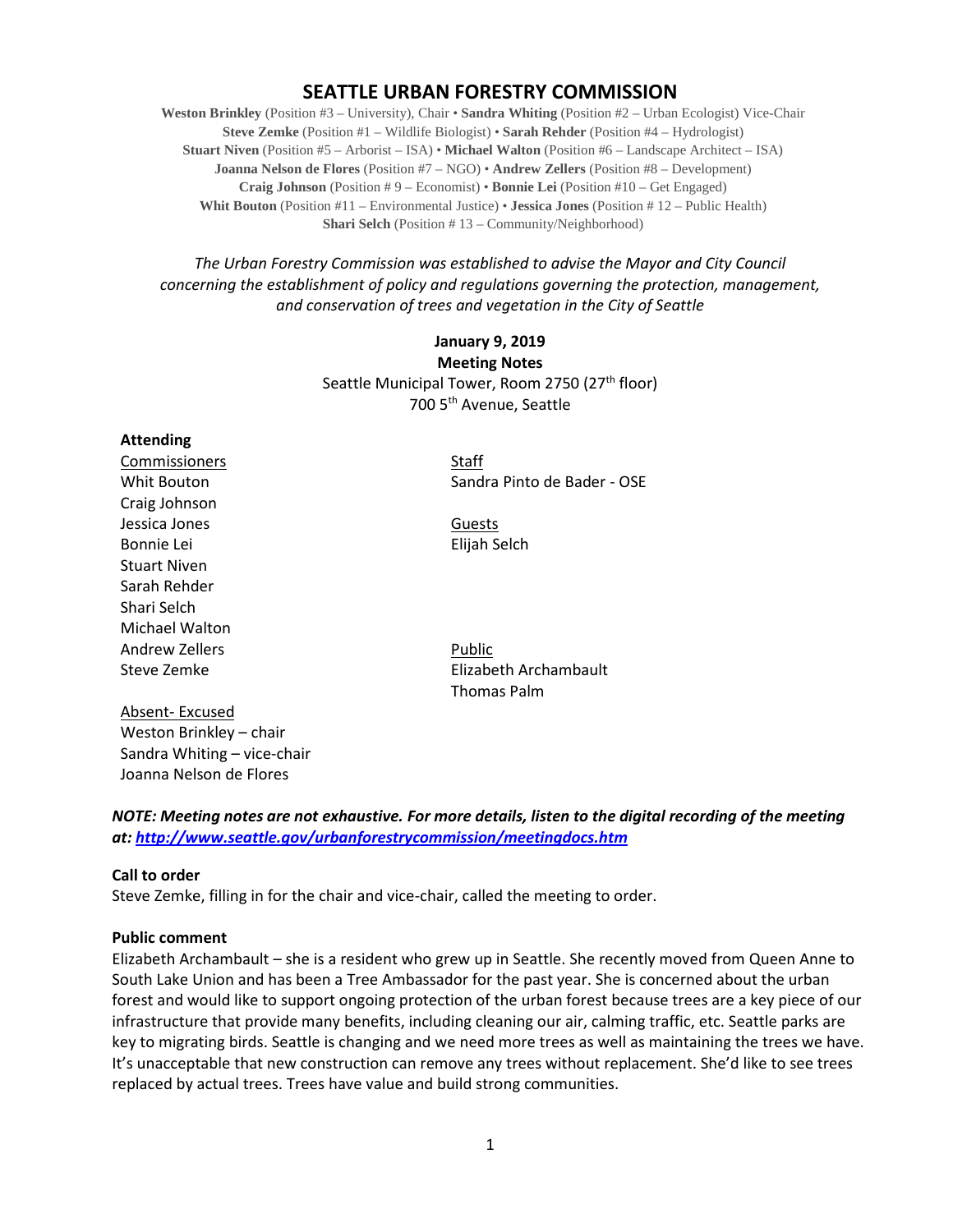## **2019 UFC work plan – initial discussion**

The Commission began reviewing the 2019 work plan and will continue to do so in February.

**Letter RE SMC 25.11 – initial discussion** – Move to February.

#### **Letter RE: MHA Ordinance Amendments – initial discussion**

Steve walked the group through his draft. The Commission discussed and edited the draft.

# **ACTION: A motion to approve the MHA Ordinance Amendments letter of recommendation as amended was made, seconded, and approved.**

### **Discovery Park Pilot – initial discussion-** – Move to February.

#### **Public comment**

Thomas Palm – He wanted to hear the discussion on the Discovery Park Pilot. Would like to be informed when the UFC will talk about the letter of recommendation.

### **New Business**

PdB will Invite SDCI and OPCD to brief the UFC. Questions to asks:

- SDCI
	- How to work with UFC
	- Where can UFC fill a need
	- Status of tree ordinance update
	- Status of Executive Order2017-11 implementation
	- Status of implementation of SMT 25.11
	- Enforcement and policy implementation
	- Staff to invite: Art Pederson and Clay Antieau
	- 30-minute tour go to intake desk and walk how people file a plan

#### - OPCD:

- What issues does OPCD vs. SDCI work on
- Differences between SDCI and OPCD
- Who to talk to for what issues

Invite SDOT and PARKS to visit with the UFC at the same time

- Tree permits and posting Nolan
- St tree ordinance how is it working, challenges?
- 30 minute go to intake desk and walk how people permit

# **Adjourn**

# **Public Input:**

**From:** Suzanne Grant <suzanne@grantharper.net>

**Sent:** Thursday, January 03, 2019 1:12 PM

**To:** An, Noah <Noah.An@seattle.gov>; Freeman, Ketil <Ketil.Freeman@seattle.gov>;

geoff.wentlandt@seattle.gov

**Cc:** Johnson, Rob <Rob.Johnson@seattle.gov>; Lumsden, Faith <Faith.Lumsden@seattle.gov>; Bagshaw, Sally <Sally.Bagshaw@seattle.gov>; Harrell, Bruce <Bruce.Harrell@seattle.gov>; Herbold, Lisa <Lisa.Herbold@seattle.gov>; McConaghy, Eric <Eric.McConaghy@seattle.gov>; Juarez, Debora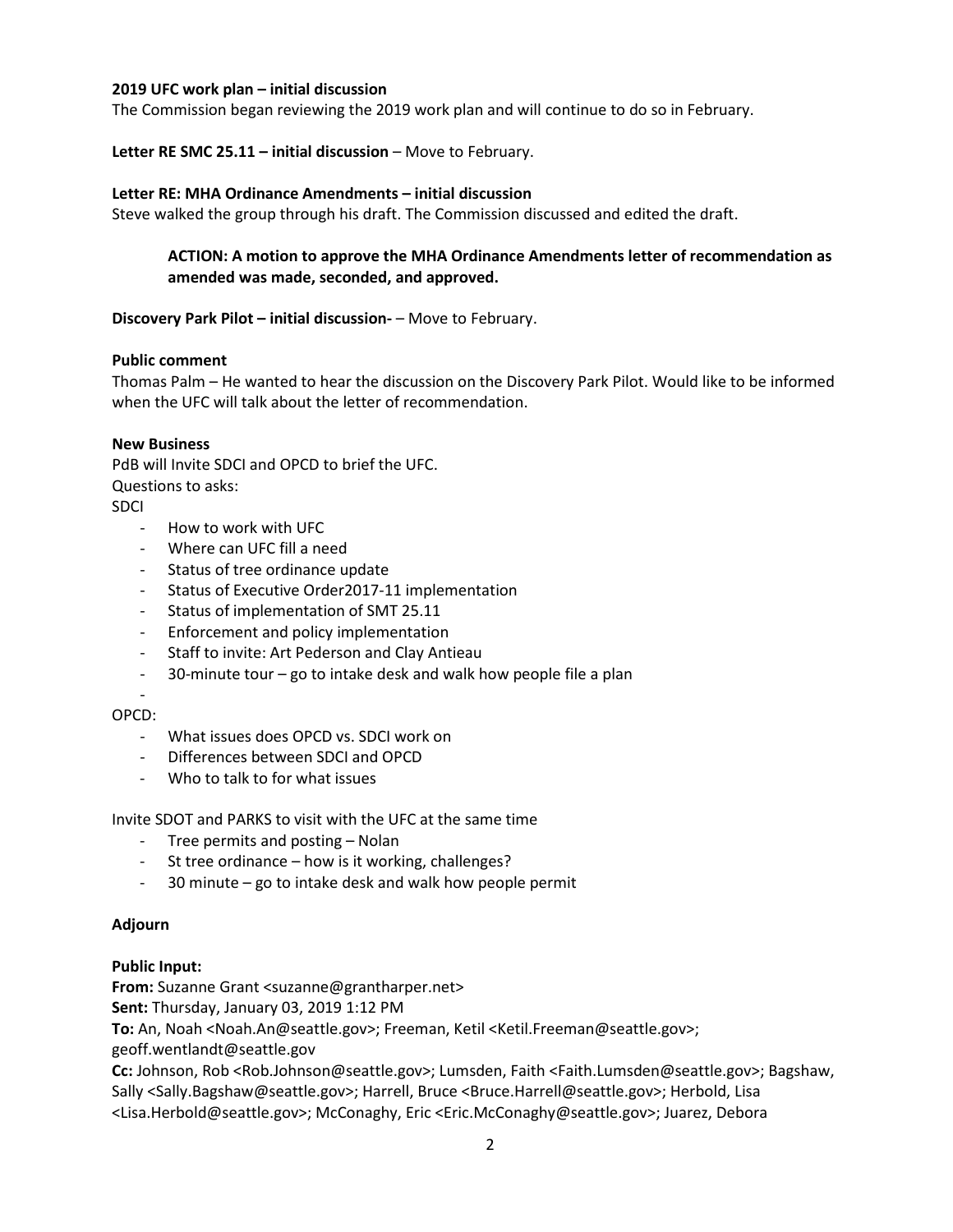<Debora.Juarez@seattle.gov>; Mosqueda, Teresa <Teresa.Mosqueda@seattle.gov>; cynthia.phillips@seattle.gov; O'Brien, Mike <Mike.OBrien@seattle.gov>; Sawant, Kshama <Kshama.Sawant@seattle.gov>; Dilley, Jana <Jana.Dilley@seattle.gov>; DOT\_SeattleTrees <Seattle.Trees@seattle.gov>; ppceditor@nwlink.com; Strauss, Daniel <Daniel.Strauss@seattle.gov>; Josh Morris <joshm@seattleaudubon.org>; Pinto de Bader, Sandra <Sandra.Pinto de Bader@Seattle.gov>; info@jayinslee.com; Durkan, Jenny <Jenny.Durkan@seattle.gov>; qamagnews@nwlink.com **Subject:** MHA removing Tree Protection within Single Family zones is WRONG!

# Dear Seattle law makers on tree retention and protection ---

Does Mayor Jenny Durkan or Governor Jay Inslee or State Representative Gael Tarleton know of Seattle City Council's plans to eliminate significant tree protections within the Mandatory Housing Affordability Legislation being finalized in January-February? This must be some type of reversible mistake. In what way is affordable housing related to reducing the need for tree retention /on-site tree replanting requirements for Single-Family-zoned lots in Seattle? Why this proposed move now following the prior Mayor's Executive Order for stronger (not weaker) Tree Protection?

There must be an significant error within the proposed MHA Legislation (CB 119184 ) on pages 378 and 379 relative to removing tree protection on sites undergoing development within single-family zones. The existing code requirement of SMC 23.44.008.I requires at least 2 inches of tree diameter for every 1,000 square foot of lot area (see diagram below that attempts to demonstrate the current tree retention requirement.) The MHA Council Bill shows this code requirement being struck in its entirety. This is a huge change with significant climate and wildlife effects!

I am sorry, but the proposed *"Green Factor*" alternative to tree retention or replacement as shown on pages 374 to 377 is a joke. Why? Does anyone really believe that a medium-sized tree is no better than ~400 square foot of permeable paving as suggested with the 'Green Factor'? I am not even sure why 'permeable paving' and 'mulch' are equitably considered relative to environmental issues mitigated by trees such as urban heat island effect, carbon sequestration, and wildlife pathways.

The trees within single-family zones were not even addressed within the city's-prepared MHA FEIS. Seattle must have both density AND open space for trees - not just one or the other. Other cities around the world have done it, so it is no mystery. Unfortunately, tree-lined streets will never happen throughout the city until power lines are buried.

Please assure us that this error is corrected, and that tree protection and retention requirements for single-family zones remain unaltered within the forthcoming MHA legislation.

Sincerely,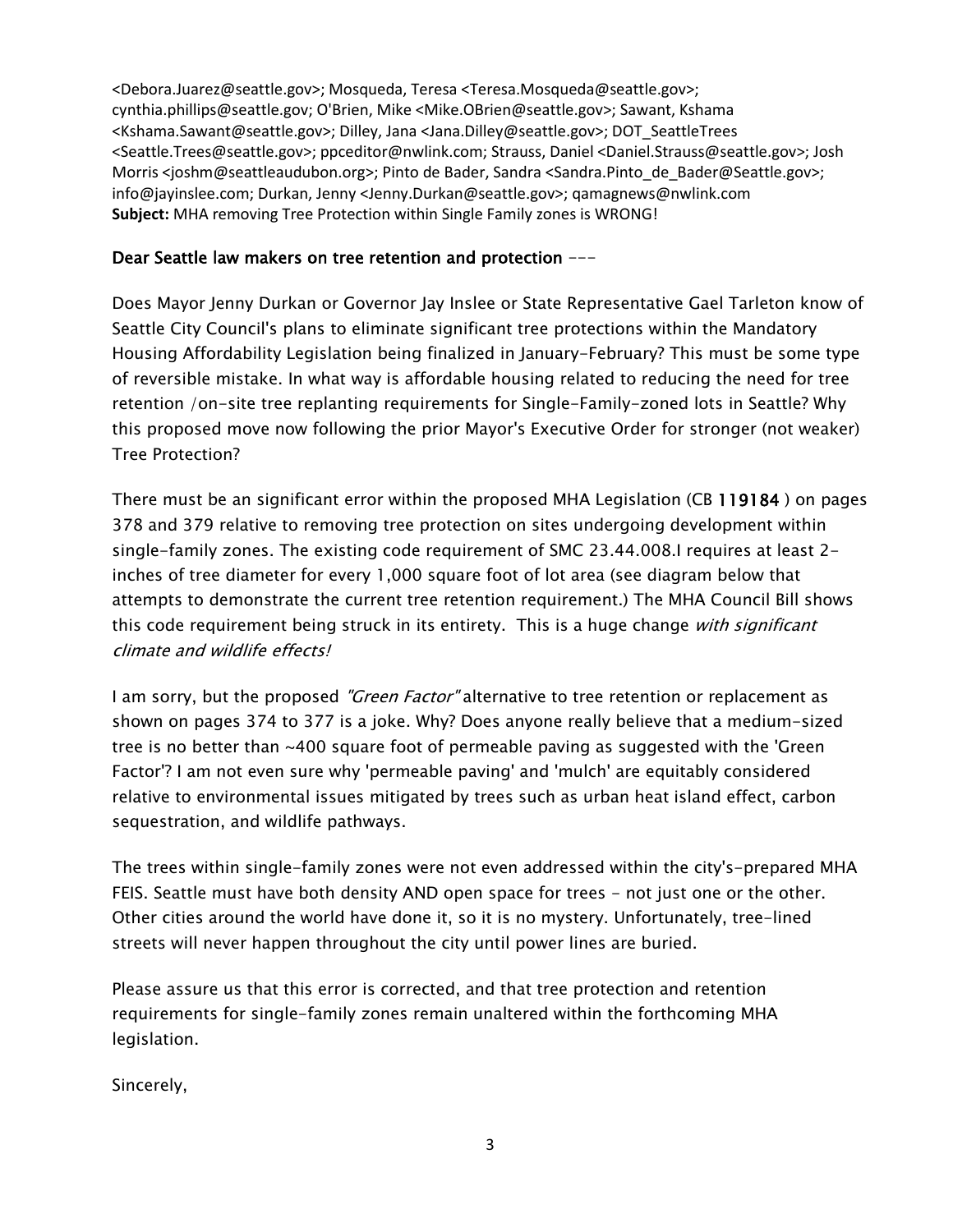Suzanne Grant 2723 4th Ave W Seattle, WA 98119

**From:** Anne Siems <annesiemsart@gmail.com> **Sent:** Thursday, January 03, 2019 8:11 PM **To:** David Moehring <dmoehring@consultant.com> **Cc:** An, Noah <Noah.An@seattle.gov>; Freeman, Ketil <Ketil.Freeman@seattle.gov>; geoff.wentlandt@seattle.gov; McConaghy, Eric <Eric.McConaghy@seattle.gov>; Sawant, Kshama <Kshama.Sawant@seattle.gov>; Juarez, Debora <Debora.Juarez@seattle.gov>; Herbold, Lisa <Lisa.Herbold@seattle.gov>; Harrell, Bruce <Bruce.Harrell@seattle.gov>; Bagshaw, Sally <Sally.Bagshaw@seattle.gov>; O'Brien, Mike <Mike.OBrien@seattle.gov>; Johnson, Rob <Rob.Johnson@seattle.gov>; cynthia.phillips@seattle.gov; Mosqueda, Teresa <Teresa.Mosqueda@seattle.gov>; Lumsden, Faith <Faith.Lumsden@seattle.gov>; Dilley, Jana <Jana.Dilley@seattle.gov>; DOT\_SeattleTrees <Seattle.Trees@seattle.gov>; ppceditor@nwlink.com; Strauss, Daniel <Daniel.Strauss@seattle.gov>; Magnolia Community Council <magnoliacommunityclub@gmail.com>; Pinto de Bader, Sandra <Sandra.Pinto de Bader@Seattle.gov>; Josh Morris <joshm@seattleaudubon.org>; Stuart Niven <panorarbor@gmail.com>; info@jayinslee.com; Durkan, Jenny <Jenny.Durkan@seattle.gov>; qamagnews@nwlink.com

**Subject:** Re: MHA removing Tree Protection within SF-zones (originally noted on 9/5/18)

Save the Trees!

Revise your plan to keep protecting trees in Seattle.

For environmental reasons, for livability reasons for our future.

Density and green space must go together.

Permeable paving is NO replacement for actual trees and shrubs - I am sure that is obvious.

Our future depends on trees.Trees are the answer.

MHA Legislation(CB 119184) needs to be reviewed!!!

We are staying alert and holding you accountable, as will our children and their children!

the Siems -Eggert Family in Ballard

**------**

**From:** Bagshaw, Sally <Sally.Bagshaw@seattle.gov>

**Sent:** Saturday, January 05, 2019 11:33 AM

**To:** Pinto de Bader, Sandra <Sandra.Pinto\_de\_Bader@Seattle.gov>; O'Brien, Mike

<Mike.OBrien@seattle.gov>

**Subject:** Re: Urban Forestry Commission letter RE: Battery Street Tunnel closure opportunities

CM O'Brien, Sandra and Urban Forestry Commission Board Members, and colleagues:

Thank you for including me on this letter to CM MIke O'Brien urging the new post-viaduct street designs to incorporate growing green trees in Belltown, particularly along Battery Street and on the block between Western/1st and Battery/Bell.

Belltown leaders have been diligently working with SDOT, WSDOT, SPU, Parks DON and others over the past few years to dedicate more gray street space to green space. This desire has been repeatedly raised as the neighborhood is becoming increasingly dense and will serve as a major corridor to and from the new Arena and Seattle Center. Belltown has few parks and will benefit greatly with additional greenery and exposed water like what has been created along Vine Street.